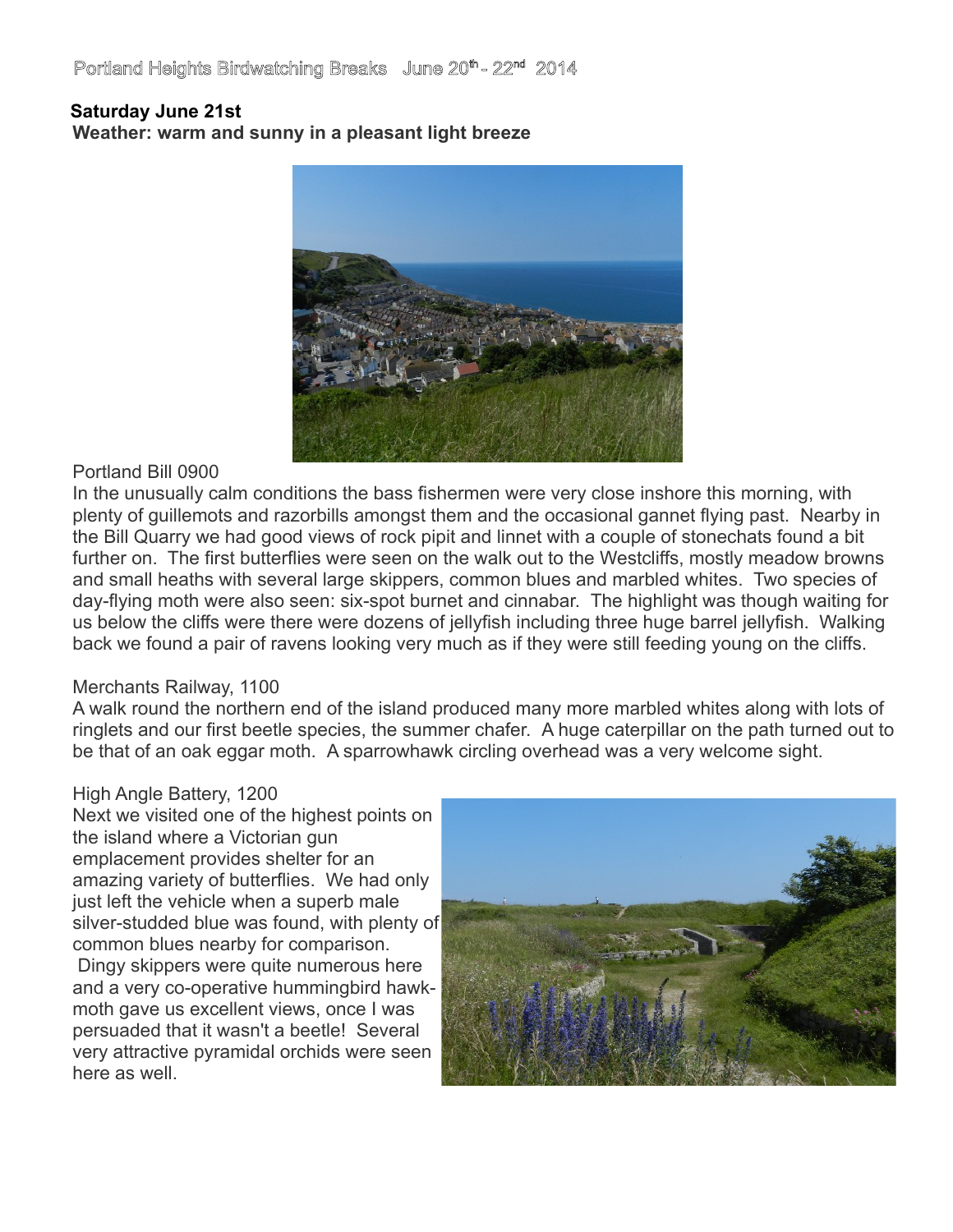### Ferrybridge, 1400

Distant views of little terns were pretty much all that we enjoyed here, apart from our lunches of course.

## Radipole RSPB Reserve, 1500

A very successful afternoon here with brief views of difficult species such as Cetti's warblers and bearded tits. Insects were represented mostly by moths and dragonflies, with scarlet tiger moths and five-spot burnets alongside several black-tailed skimmers. The North Hide gave us an excellent view of the female marsh harrier and a black-tailed skimmer which was filmed munching through a nice fat hoverfly. Nearby a lesser whitethroat was heard singing very close to us but it never showed itself properly. A good variety of flowers were seen here as well including four species of orchid.

#### **Sunday June 22nd Weather: warm and sunny again**

#### Portland Bill 0900

Re-visiting the Westcliffs to have another look at the jellyfish we added Mediterranean gull to the list with a fine adult sat offshore.

#### Eastcliffs, 1030

We were pleased to see the male peregrine here but even more pleased when we realised that it had a youngster tucked up next to him. No new butterflies here but we did see a wall lizard briefly as well as the only fulmar of the weekend.

### Broadcroft Quarry, 1200

Lots of butterflies here with a very early grayling and an unusually bright female common blue the highlights.

#### Admiralty Quarries, 1300

A new bird for the hotel list here when we found the hooded crow that had been seen on and off over the last few days.

Ferrybridge, 1400 Another very pleasant lunch undisturbed by wildlife of any sort!

# Lodmoor RSPB Reserve, 1500

A very successful afternoon here with a good selection of waders and an arctic tern amongst the colony of common terns. Insects were abundant as well including a comma and a magpie moth. A kingfisher did its usual fly-past followed by a rapid disappearance.

Looking forward to our next one out together,

Bob Ford, June 22nd 2014

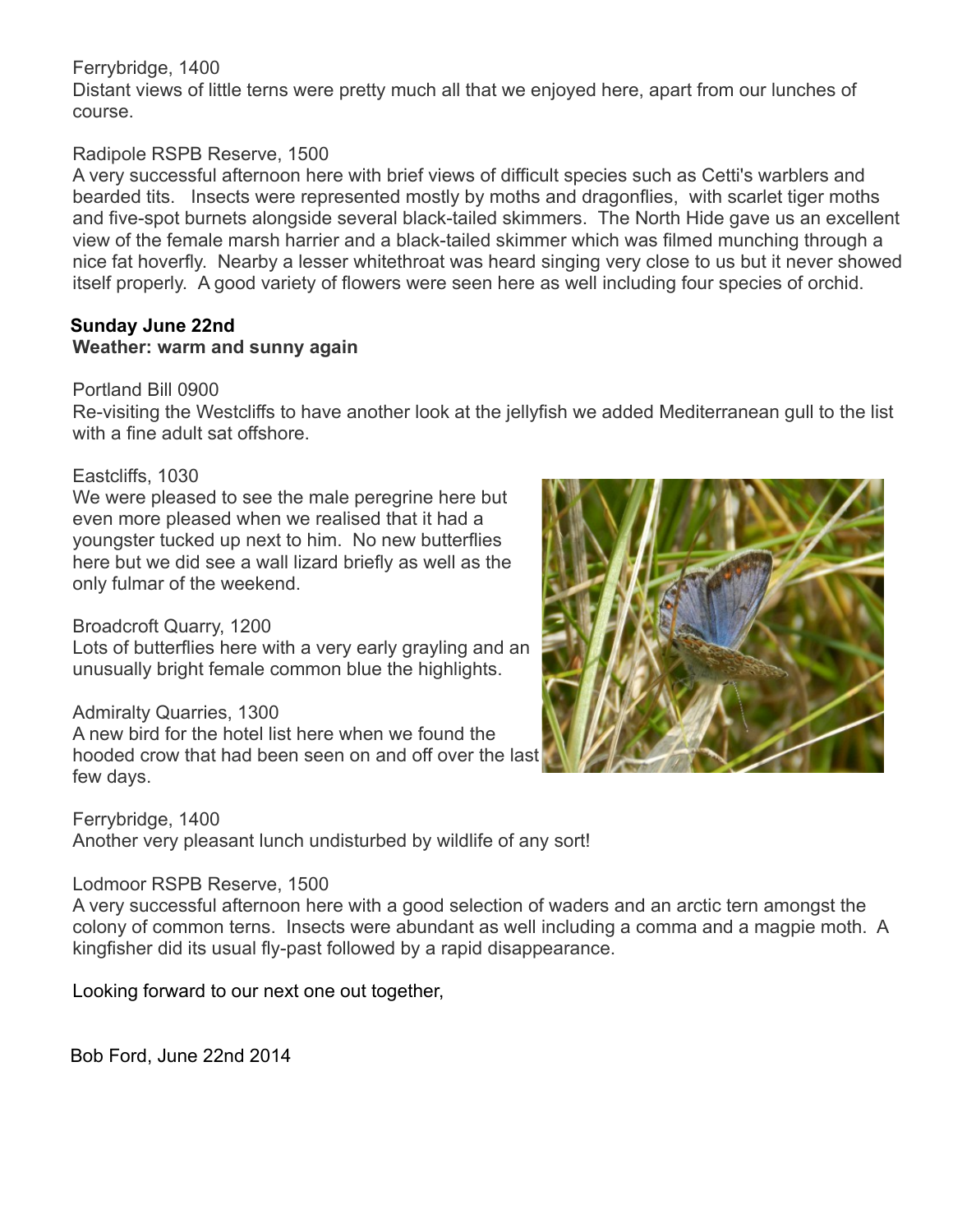# **Birds: 73 species**

| <b>Little Grebe</b>             | Radipole (heard)           |
|---------------------------------|----------------------------|
| Fulmar                          | <b>Portland Eastcliffs</b> |
| Gannet                          | <b>Portland Bill</b>       |
| Cormorant                       | <b>Portland Bill</b>       |
| Shag                            | <b>Portland Bill</b>       |
| Little Egret                    | Radipole, Lodmoor          |
| <b>Grey Heron</b>               | Radipole, Lodmoor          |
| Mute Swan                       | Radipole, Lodmoor          |
| Canada Goose                    | Radipole, Lodmoor          |
| Shelduck                        | Radipole, Lodmoor          |
| Shoveler                        | Radipole, Lodmoor          |
| Mallard                         | Radipole, Lodmoor          |
| Gadwall                         | Radipole, Lodmoor          |
| <b>Tufted Duck</b>              | Radipole, Lodmoor          |
| Sparrowhawk                     | Portland                   |
| <b>Kestrel</b>                  | Portland                   |
| Peregrine                       | Portland                   |
| <b>Marsh Harrier</b>            |                            |
| <b>Water Rail</b>               | Radipole                   |
|                                 | Radipole (heard)           |
| Moorhen                         | Radipole, Lodmoor          |
| Coot                            | Radipole, Lodmoor          |
| Oystercatcher                   | Lodmoor                    |
| Redshank                        | Lodmoor                    |
| Greenshank                      | Lodmoor                    |
| Lapwing                         | Lodmoor                    |
| Mediterranean Gull              | Portland, Lodmoor          |
| <b>Herring Gull</b>             | various sites              |
| <b>Great Black-backed Gull</b>  | various sites              |
| <b>Lesser Black-backed Gull</b> | Radipole                   |
| Kittiwake                       | <b>Portland Bill</b>       |
| <b>Arctic Tern</b>              | Lodmoor                    |
| Common Tern                     | Radipole, Lodmoor          |
| <b>Little Tern</b>              | Ferrybridge                |
| Guillemot                       | <b>Portland Bill</b>       |
| Razorbill                       | <b>Portland Bill</b>       |
| <b>Stock Dove</b>               | <b>Portland Bill</b>       |
| Wood Pigeon                     | various sites              |
| <b>Feral Pigeon</b>             | various sites              |
| <b>Skylark</b>                  | <b>Portland Bill</b>       |
| <b>Rock Pipit</b>               | <b>Portland Bill</b>       |
| <b>Meadow Pipit</b>             | <b>Portland Bill</b>       |
| Pied Wagtail                    | <b>Portland Bill</b>       |
| Swift                           | various sites              |
| Swallow                         | various sites              |
| <b>House Martin</b>             | Radipole                   |
| Sand Martin                     | Portland                   |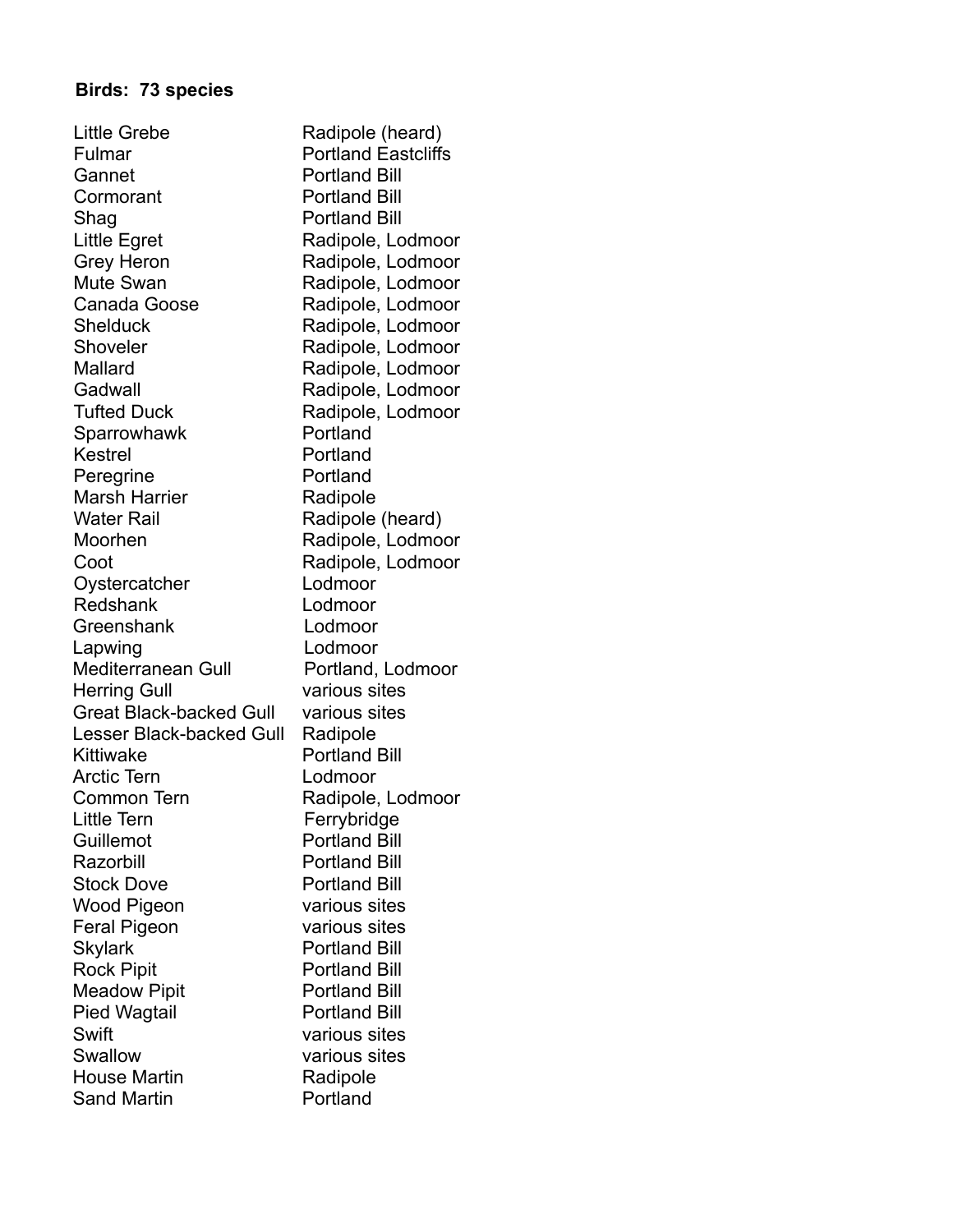| Wren<br><b>Dunnock</b><br>Robin<br>Stonechat<br><b>Blackbird</b><br>Cetti's Warbler<br><b>Reed Warbler</b><br>Whitethroat<br><b>Lesser Whitethroat</b><br>Chiffchaff<br><b>Bearded Tit</b><br><b>Blue Tit</b><br><b>Great Tit</b><br>Raven<br>Magpie<br>Jackdaw<br>Rook<br><b>Carrion Crow</b><br><b>Hooded Crow</b><br>Starling<br><b>House Sparrow</b><br>Goldfinch<br>Greenfinch<br>Linnet<br>Chaffinch | various sites<br>Radipole<br>Portland<br>Portland<br>various sites<br>Radipole<br>Radipole, Lodmoor<br>Radipole, Lodmoor<br>Radipole<br>Radipole, Lodmoor<br>Radipole<br>Radipole<br>Radipole<br>Portland<br>various sites<br>various sites<br>Ferrybridge<br>various sites<br>Portland<br>various sites<br>various sites<br>various sites<br>various sites<br>various sites<br>Portland |
|------------------------------------------------------------------------------------------------------------------------------------------------------------------------------------------------------------------------------------------------------------------------------------------------------------------------------------------------------------------------------------------------------------|------------------------------------------------------------------------------------------------------------------------------------------------------------------------------------------------------------------------------------------------------------------------------------------------------------------------------------------------------------------------------------------|
| <b>Mammals:</b><br>Rabbit                                                                                                                                                                                                                                                                                                                                                                                  | Portland                                                                                                                                                                                                                                                                                                                                                                                 |
| <b>Reptiles:</b><br><b>Wall Lizard</b>                                                                                                                                                                                                                                                                                                                                                                     | Portland                                                                                                                                                                                                                                                                                                                                                                                 |
| Fish:<br>Carp<br>Roach                                                                                                                                                                                                                                                                                                                                                                                     | Radipole<br>Radipole                                                                                                                                                                                                                                                                                                                                                                     |
| <b>Marine:</b><br>Compass Jellyfish<br>Common Jellyfish<br><b>Barrel Jellyfish</b>                                                                                                                                                                                                                                                                                                                         | Portland<br>Portland<br>Portland                                                                                                                                                                                                                                                                                                                                                         |
| Insects:<br><b>Small White</b><br><b>Green-veined White</b><br>Large White<br>Grayling<br><b>Marbled White</b><br><b>Meadow Brown</b>                                                                                                                                                                                                                                                                      | Portland<br>Portland<br>Portland<br>Portland<br>Portland<br>Portland                                                                                                                                                                                                                                                                                                                     |

Meadow Brown